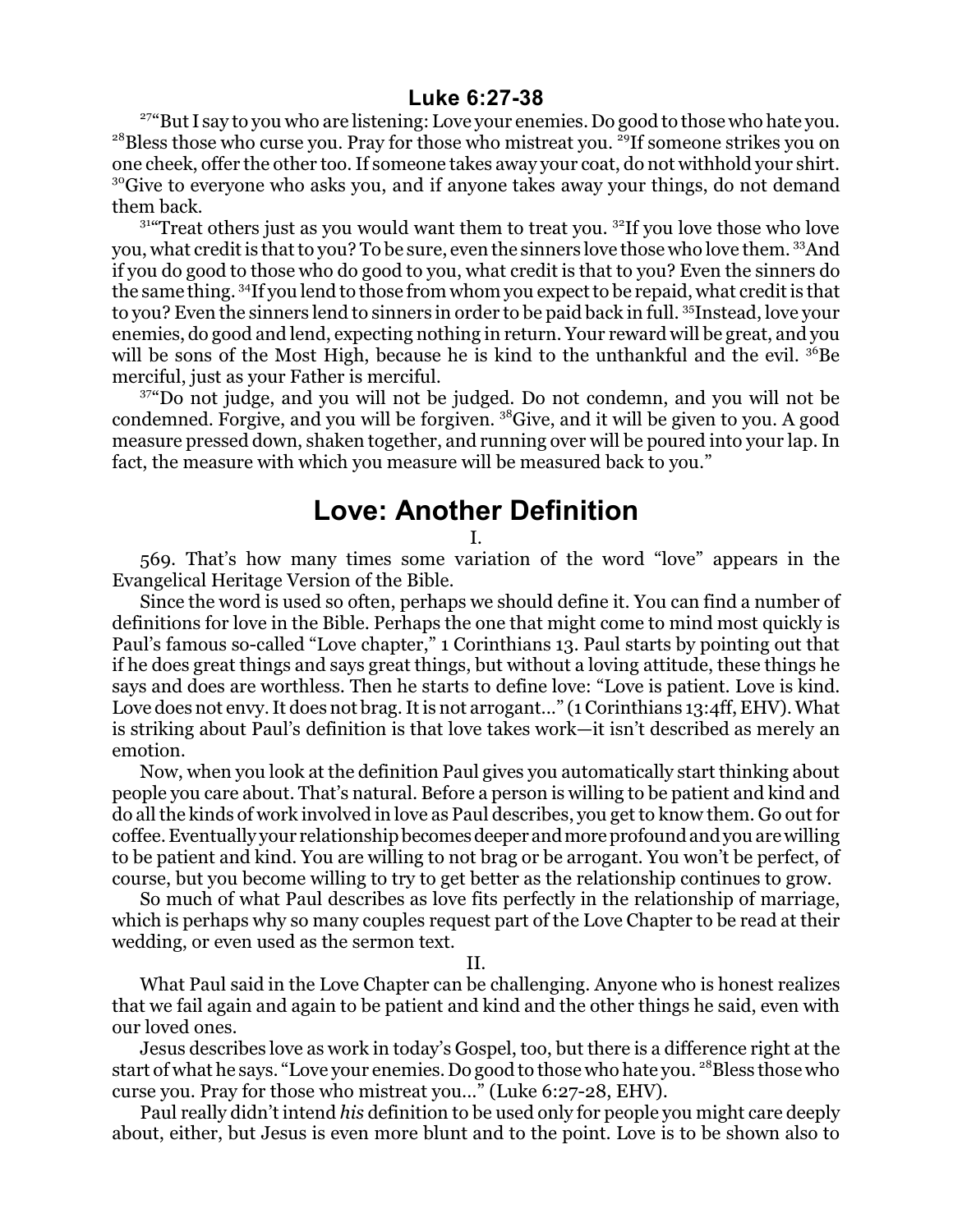people who you don't like; people who actively dislike and mistreat you; people who are unkind to you; people who are downright vicious to you. I don't know about you, butI don't live up to what Jesus describes as true Christian behavior.

"If someone strikes you on one cheek, offer the other too. If someone takes away your coat, do not withhold your shirt. <sup>30</sup>Give to everyone who asks you, and if anyone takes away your things, do not demand them back" (Luke 6:29-30, EHV).

Do you give money or things to people without counting the cost first? Even donations to the church are not immune. Givers tend to think the church should cater to their every whim if they are going to make sizeable contributions to the work of the church.

When someone you don't know comes asking for a handout, what do you do? We tend to try to evaluate the person. Will the gift be misused, perhaps to feed a drug or alcohol addiction?

It's even harder to give to our enemies or people who mistreat us or hate us than it is to give to someone we don't know—someone who might misuse our gift. Of course a person might buy lunch for a friend from time to time, but it's not likely you would willingly give your lunch money to the school bully.

"If you do good to those who do good to you, what credit is that to you? Even the sinners do the same thing" (Luke 6:33, EHV). Jesus says we are no better than any other sinner when we give only to those who "deserve" our charity.

## III.

"The Most High... is kind to the unthankful and the evil.  $3<sup>6</sup>$ Be merciful, just as your Father is merciful" (Luke 6:35-36, EHV). You are in a position to be giving and loving because of what God has already done for you.

Paul once said: "God shows his own love for us in this: While we were still sinners, Christ died for us" (Romans 5:8, EHV). God didn't wait to see if you would be the kind of person who would be worthy of his love. If he had, he would still be waiting.

Paul goes on: "While we were enemies, we were reconciled to God by the death of his Son" (Romans 5:10, EHV). God gave you, his enemy, not just another cheek, or the shirt of his back, or some money, but his One and only Son.

Jesus hanging on a cross and suffering a horrible death is certainly something that seems bad. Christians revisitthat sad scene every year on Good Friday. That day is somber. In a sense it even has a tinge of sadness to it. But even on Good Friday Christians remember that what Jesus endured was, in reality, God's greatest gift to mankind.

Every sin was paid in full by Jesus on the cross; every lack of love we exhibit toward our enemies, every curse we hurl back at those who curse us, every time we fail to pray for those who mistreat us. Jesus paid it all.

The worst thing that happened in the history of the whole world was God dying on the cross. At least, it would *seem* to be the worst. But really it was the best thing that ever happened. God himself carried out everything necessary for your salvation. You don't have to wonder if *you* have done enough, because *he* has done enough—he has done it all.

## IV.

"Treat others just as you would want them to treat you. <sup>36</sup>Be merciful, just as your Father is merciful" (Luke 6:31, 36, EHV). The starting point for our love is the Father's mercy to us. His love and mercy were on full display throughout Jesus' life, and especially at his death and resurrection, when we saw the full extent of God's love for us.

That's what enables us to show love to our enemies and those who hate us and mistreat us. Rather than expecting *them* to make the first move and be kind to us, *we* make the first move. Treat even your enemies and those who hate you as *you* would want to be treated by them, whatever their response might be.

"Pray for those who mistreat you" (Luke 6:28, EHV). Pray for your enemies and those